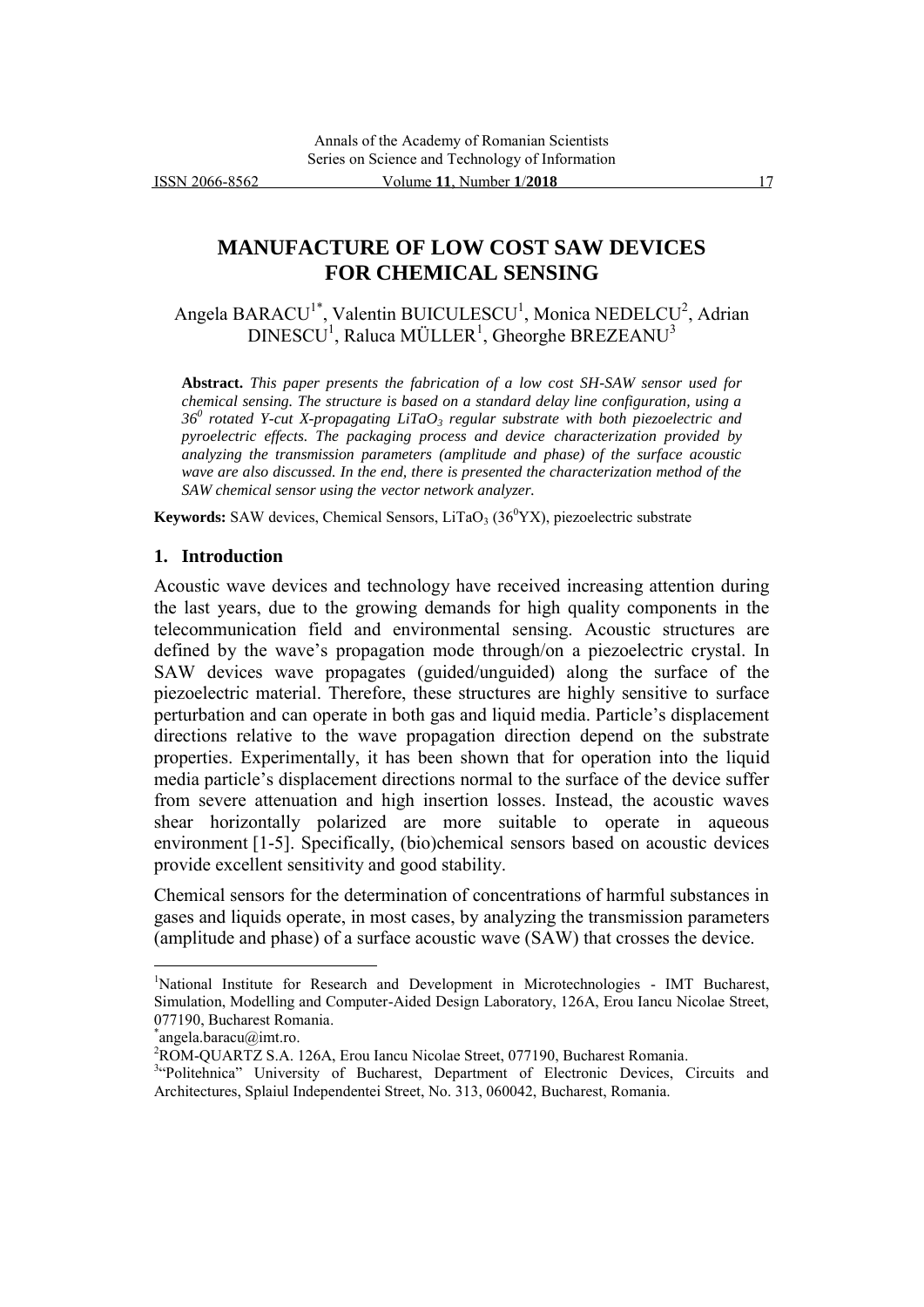Two interdigital transducers (IDTs) are located on both sides of the sensing area, at certain distances from its edges (Fig. 1).



**Fig. 1.** Structure of a transmission type SAW sensor.

A material with controlled adsorbing properties for the specific analyte is deposited over the sensing area.

The acoustic wave launched by one IDT travels through the sensing area, hence the parameters of the acoustic wave at the terminals of the second IDT are modified under the influence of the actual transmission conditions.

The analysis of these parameters provides data on the magnitude of the parameters that have influenced the propagation.

# **2. SAW chemical sensor development**

The attenuation of the acoustic wave is highly dependent on piezoelectric material. The attenuation increases especially in the case of propagation over long distances relative to the acoustic wavelength. It is therefore essential that the intrinsic loss over the piezoelectric material is as small as possible [6].

The best performing materials from this point of view are quartz  $(SiO<sub>2</sub>)$ , lithium tantalate (LiTaO<sub>3</sub>), lithium niobate (LiNaO<sub>3</sub>), zinc oxide (ZnO) and aluminium nitride (AlN) [7]. LiTaO<sub>3</sub> is the most suitable for operating in liquid media, especially due to its dielectric permittivity  $(\varepsilon_r)$ , which is closer to that of water.

The wave's propagation mode through this material is shear-horizontal (SH), with  $4112 \text{ m/s}$  typical velocity. LiTaO<sub>3</sub> wafers can be produced with various specifications, such as "black" wafers, with free of pyroelectric discharge, or higher physical strength to withstand processing during manufacture.

The high prices of these wafers result in increased costs of the final product. Therefore, our work focuses mainly on manufacturing of SAW chemical sensors using regular 36°YX LiTaO<sub>3</sub> substrate wafers, with both piezoelectric and pyroelectric properties, (whose cost is relatively lower compared to black "wafers), using compatible IC processes as well.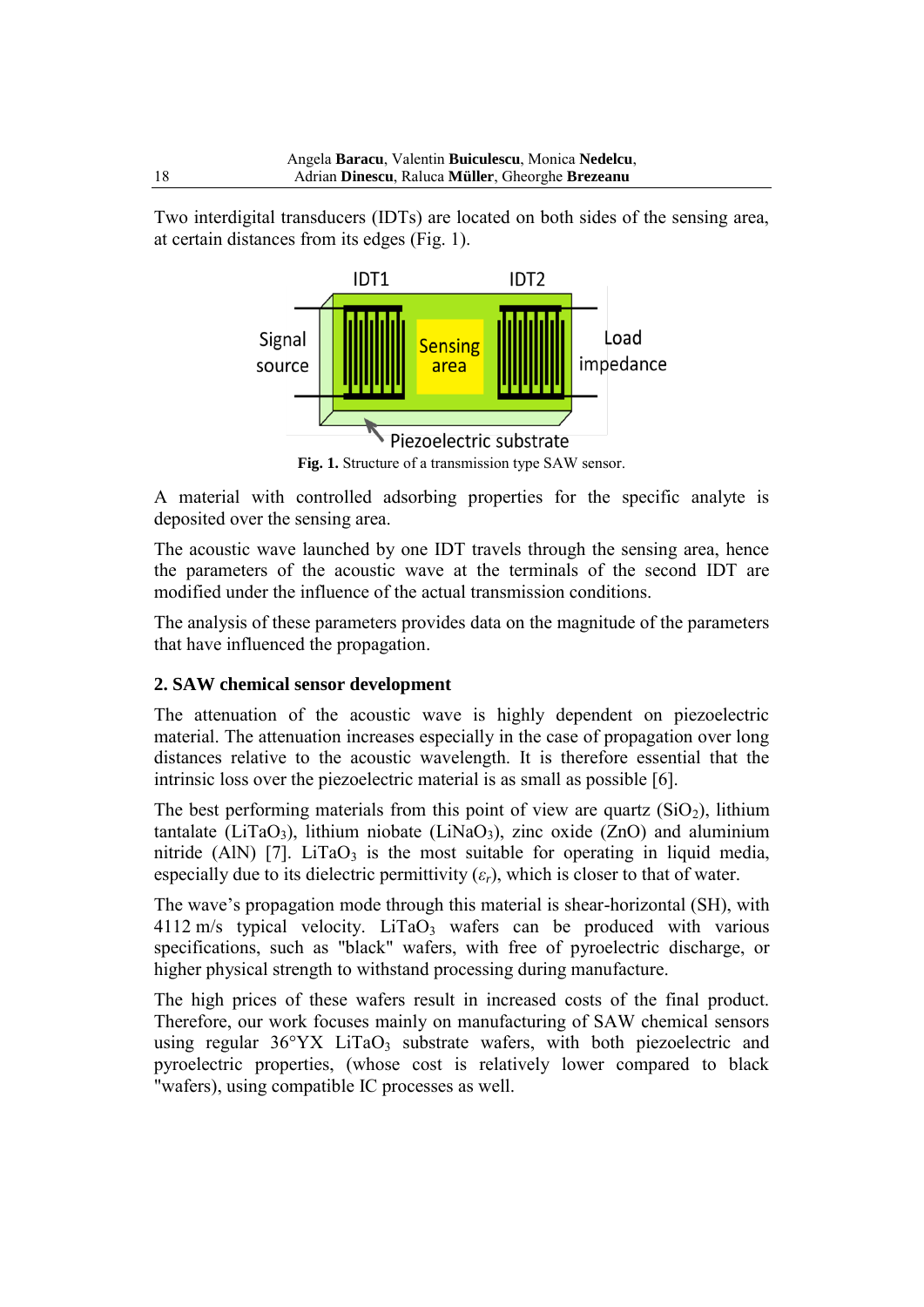### **2.1 Design technique**

The SAW structure is based on a delay line configuration. Both IDTs have 50 finger pairs, ordered in single-finger configuration with 8.5 µm electrode and gap width. The sensing aria placed between IDTs is  $9 \text{ mm}^2$ . The device operating frequency is 120 MHz for LiTaO<sub>3</sub> 36°Y–cut substrate orientation [8]. Three photolithographic masks were designed using CleWin software for device fabrication. The first mask is used to define the metallic interdigital transducers. The aim of the second mask is to configure the sensing area placed between the IDTs. At the end of the fabrication flow, the third mask is used to give the access to the device pads.

### **2.2 Technological considerations**

The fabrication flow started with the wafer's cleaning process. The first stage consisted in the immersion of the  $LiTaO<sub>3</sub>$  substrate in piranha solution (mixture of  $H<sub>2</sub>SO<sub>4</sub>$  and  $H<sub>2</sub>O<sub>2</sub>$ ), for removing the [organic](https://en.wikipedia.org/wiki/Organic_compound) residues. This process has been achieved during 20 minutes at lower temperature, i.e.  $40^{\circ}$ C instead of 110<sup>o</sup>C, as required by the pyroelectric effect of the substrate. An oxygen plasma cleaning was afterwards performed for surface activation. Using the first photolithographic mask the substrate was prepared for the lift-off process. Using an Electron Beam Evaporation system (Temescal FC-2000), the metallic Cr/Au thin films have been deposited. The 10 nm thickness thin film of chromium has been used as adhesion layer, while the 100 nm thickness gold film was chosen as structural material due to its excellent antibodies immobilization properties. The IDTs pattern has been obtained by dissolving the sacrificial photoresist layer in acetone.

The following important process of the fabrication flow was the deposition of the guiding layer, whose aim is to keep the wave at the surface of the piezoelectric material, in order to increase the sensor's sensitivity. A silicon dioxide layer of 2 μm thickness has been deposited for this purpose. Due to the pyroelectric phenomenon present in the LiTaO<sub>3</sub> substrate, the  $SiO<sub>2</sub>$  layer has been deposited using PECVD method, which offers the advantage of low temperature deposition (200-400ºC). The acoustic wave propagation velocity in the waveguiding layer (2850 m/s) is lower than in the LiTaO<sub>3</sub> piezoelectric substrate (4112 m/s), which makes it suitable for the proposed application [9]. In addition, the  $SiO<sub>2</sub>$  layer deposited over the already patterned IDTs ensures the elements' isolation.

After IDTs covering with silicon dioxide, a second Cr/Au metallic film with 10/100 nm thickness has been deposited via evaporation technique, in order to define the detection area. The patterning process has been achieved using the second photolithographic mask. In the end of the fabrication process, to provide the access to the SAW device pads, the oxide that masks the corresponding areas is removed using the last photolithographic mask.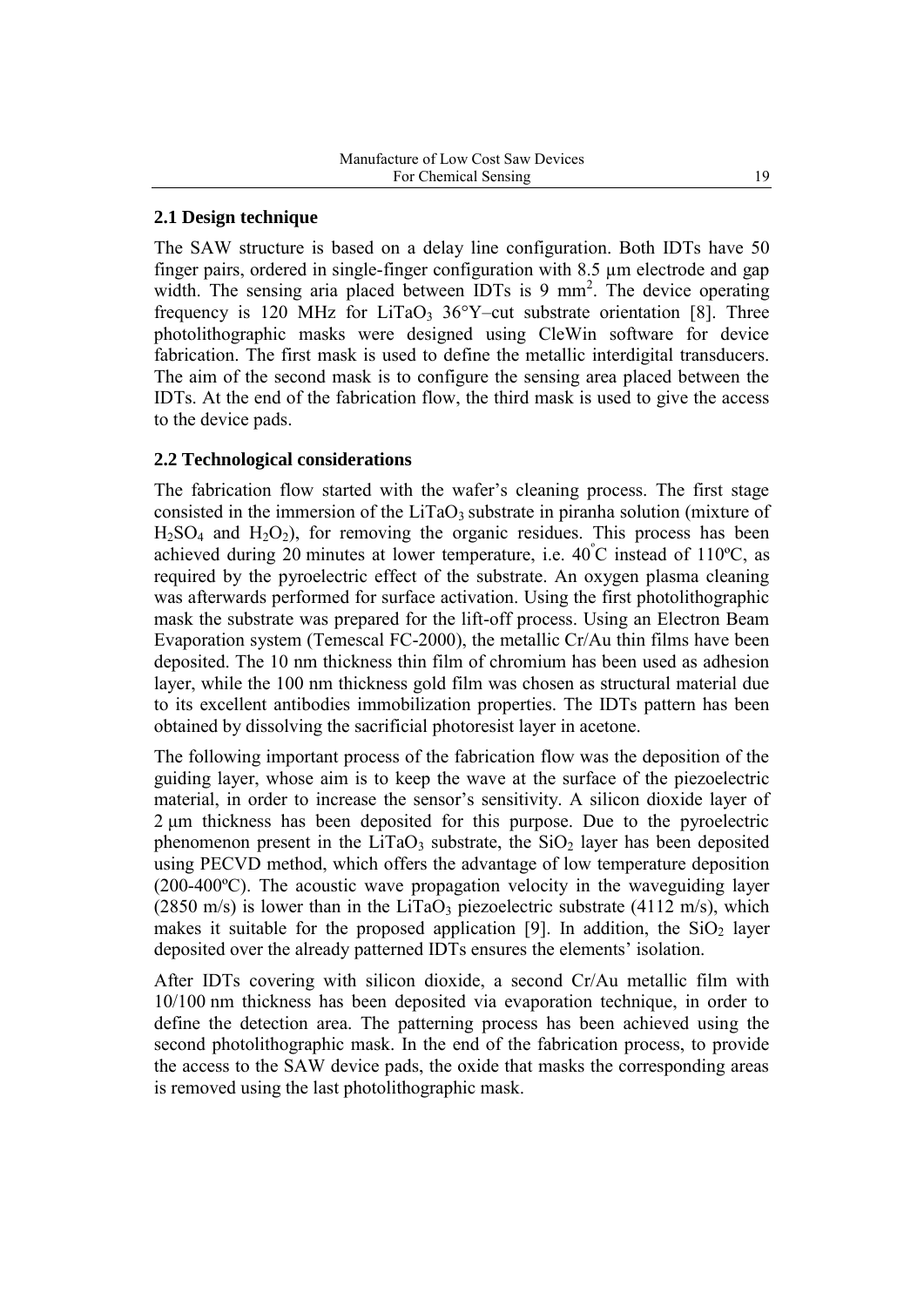The delay line configuration is commonly used for SAW chemical/bio sensors and the device characterization is provided by vector network analyzers (VNAs). Transmission parameters (amplitude and phase) of the surface acoustic wave are considered for this purpose. Moreover, by using low temperature IC technology processes we overcome the pyroelectric effect presents in  $LiTaO<sub>3</sub>$  piezoelectric substrate and obtained a high reproducibility of the structures.

# **2.3 Packaging process**

The packaging process followed two main directions: (i) the electrical connection of the chip to the package, and (ii) the sensor adapting to the liquid medium. The metallic package has four terminals insulated by means of glass beads supporting the terminals. This model is compatible with high frequency operation because the glass has low losses [10], and the beads are 1.5 mm long.

Connections between the chip pads and the package terminals have been realized using 25 μm diameter gold wires (a SEM detail is shown in Fig. 2.a). To use the SAW sensor for chemical sensing it was designed a sample holder consisting of a polymer body provided with a small cylindrical cavity for liquid retention and a rubber gasket for sealing the sample contact area; both the mechanical elements are chemically inert to aqueous solutions. The packaged sensor, assembled on a test fixture with microstrip transmission lines for connections to the VNA, and the liquid sample holder are presented in Fig. 2.b.



**Fig. 2**.**a.** SAW chemical SH-SAW sensor packaging: Pad connection to the package terminals.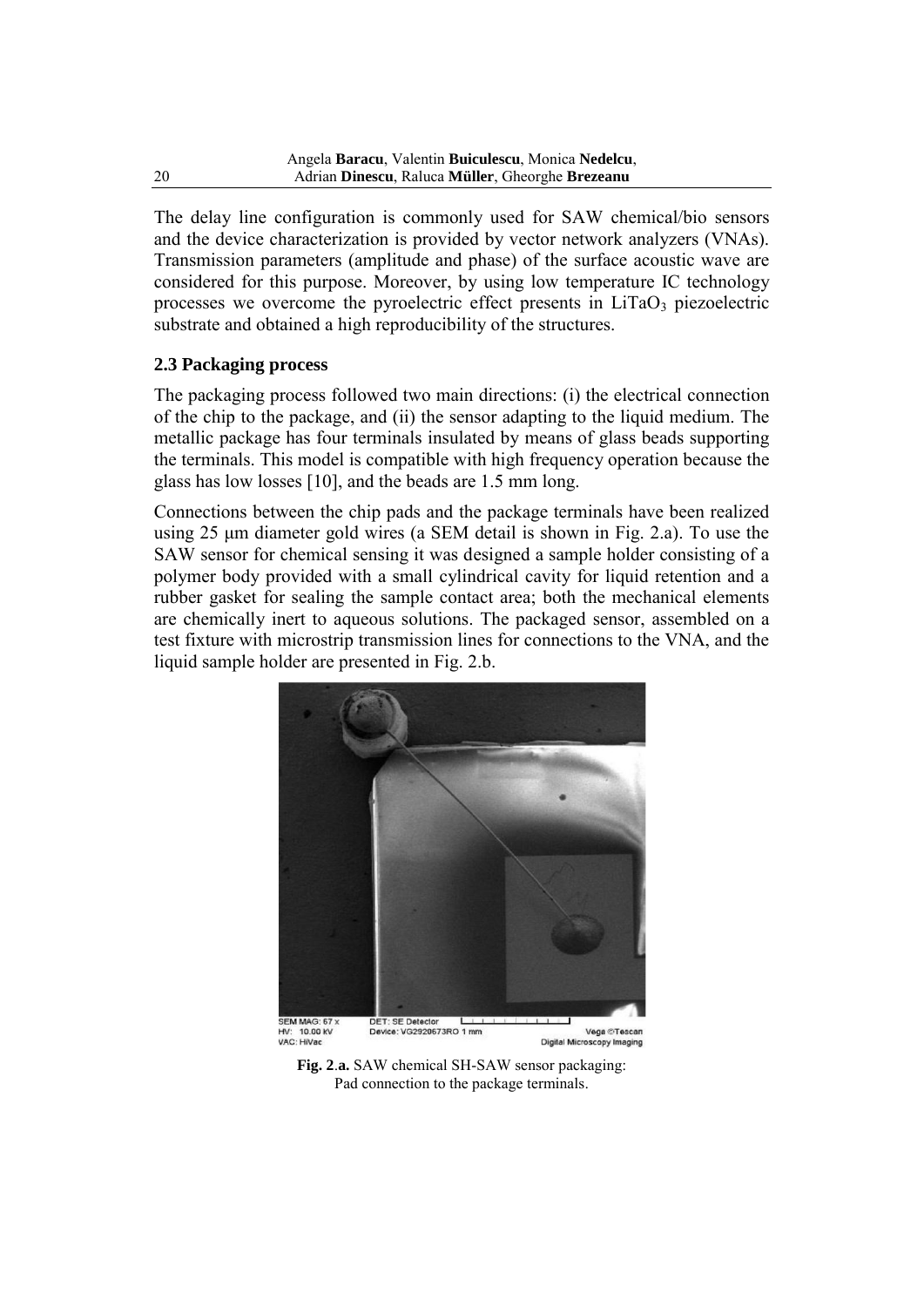Manufacture of Low Cost Saw Devices For Chemical Sensing 21



**Fig. 2**.**b.** SAW chemical SH-SAW sensor packaging: Liquid sample positioning [11].

# **3. Experimental results**

Accurate measurements of the transmission parameters are provided by laboratory grade VNAs, e.g. the models 37397D and MS46122A (from Anritsu) existing at IMT Bucharest. These equipment are capable to cover extremely large frequency bands with excellent resolution of the complex network parameters.

Errors due to the measuring cables, adapters, and other accessories inserted within the RF signal path are "absorbed" during calibration procedures, by means of proper calibration devices.

Before their using in measurements, the sensors must pass through a calibration procedure, required to take into consideration the effect of the material properties and manufacturing tolerances.

After RF calibration, the sensing devices are ready for regular measurements.

The calibration task is carried out under controlled conditions with respect to the sensitive layers and the state of aggregation of the substance to be detected:

- the measuring cell is filled with a reference liquid solution that does not contain substances that could interact with the sensitive layer, or
- the measuring cell is introduced into a hermetic chamber with a known concentration of the *gas* type to which the cell is sensitized.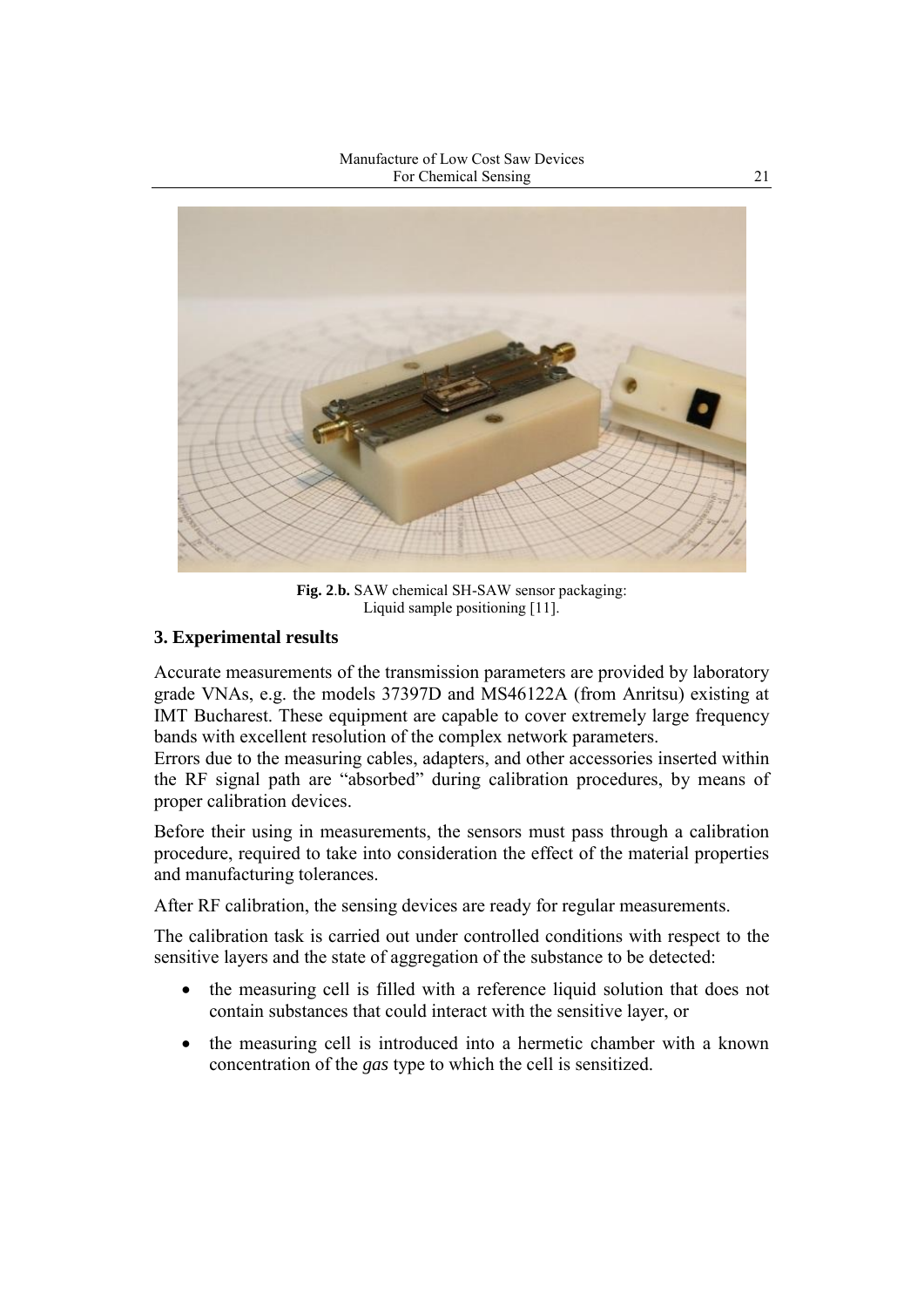

**Fig. 3.** Phase shift Δ*φ* of the trasmission parameter observed as phase difference between empty cell (reference value) and in presence of the analyte.

The main parameters associated to the phase of the electrical signal used during measurements are presented in Fig. 3.

The traces corresponding to the cell filled with

- (i) the reference solution (*reference phase*) and
- (ii) sample of controlled concentration of the analyte (*measured phase*) are compared on the same graph.

Since the phase representations have abrupt transitions for each  $\pm 180^{\circ}$  changeover, the test frequency has to be properly selected over the experimental graph for avoiding any misinterpretation.



**Fig. 4.** Phase changes due to variable concentration of the specific analyte.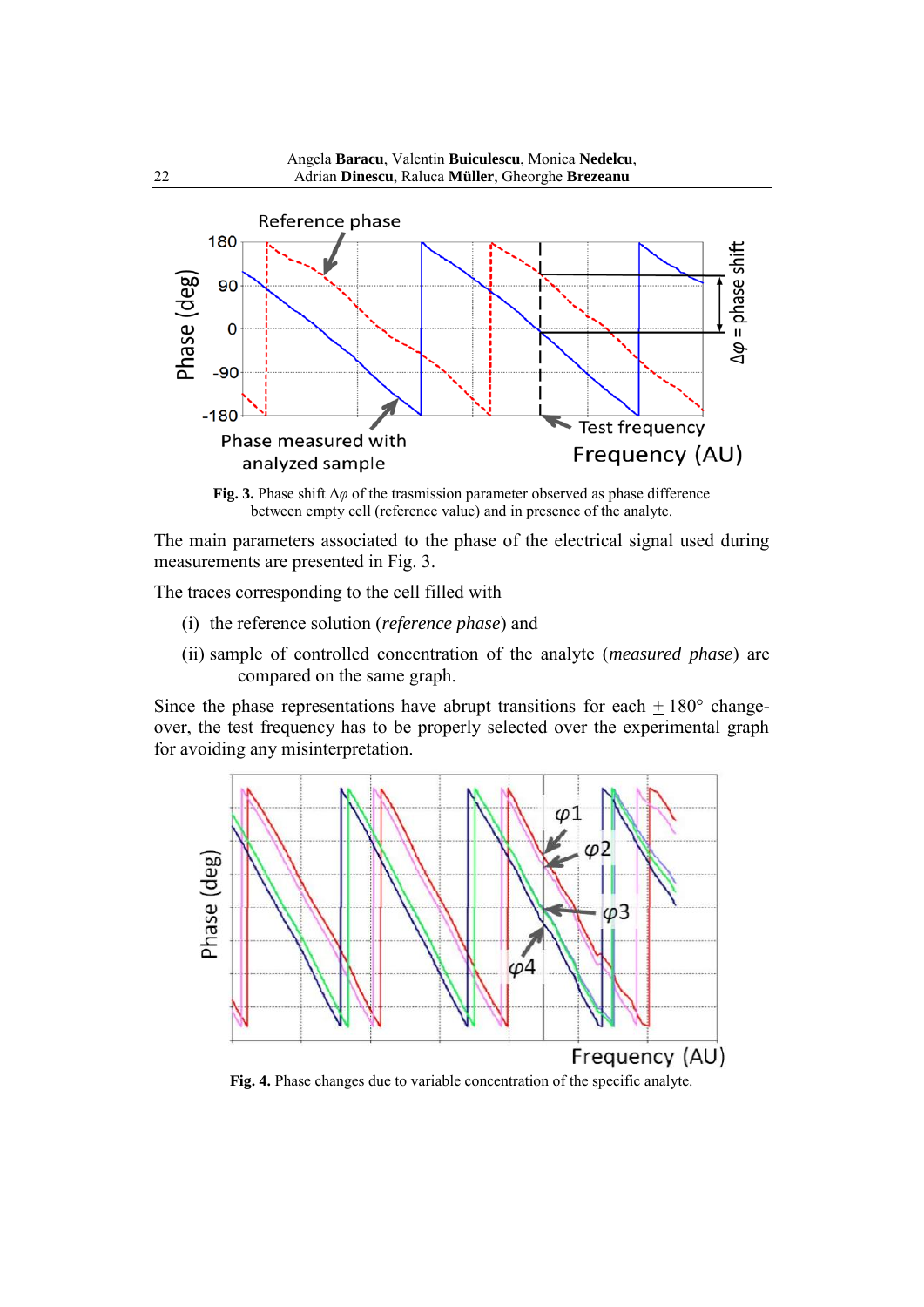In case of cell calibration, the procedure described for a single measurement is repeated over a broad range of known concentrations, in order to cover the future experiments. The reading frequency is selected following the same rule (Fig. 4). All phase shift values Δ*φ* measured between the reference and experimental traces are used to draw the corresponding calibration graph (Fig. 5).

Once the calibration is finished, the graph is available for characterization of samples with unknown concentration according to the procedure described below:

- the phase shift corresponding to the measured sample is marked on graph's ordinate;
- a horizontal line is drawn from the actual phase shift value until it intersects the calibration curve;
- the vertical line drawn from the intersection point crosses the abscissa in the point of the unknown concentration.



**Fig. 5.** Example of calibration graph based on experimental results.

This characterization method has been successfully used to determine the mycotoxin concentration in a liquid sample [8].

The VNAs are particularly useful for accurate measurements and for calibration purpose as well. However, these equipment units are bulky and very expensive for most applications. New characterization methods and low cost test fixtures were therefore developed, especially for portable units.

A low-cost measurement alternative consists in inserting the transmission-type sensor in a positive feedback loop of an amplifier (Fig. 6.a).

There are specific amplitude and phase conditions to be simultaneously fulfilled within the loop for starting the oscillation of this circuit [12].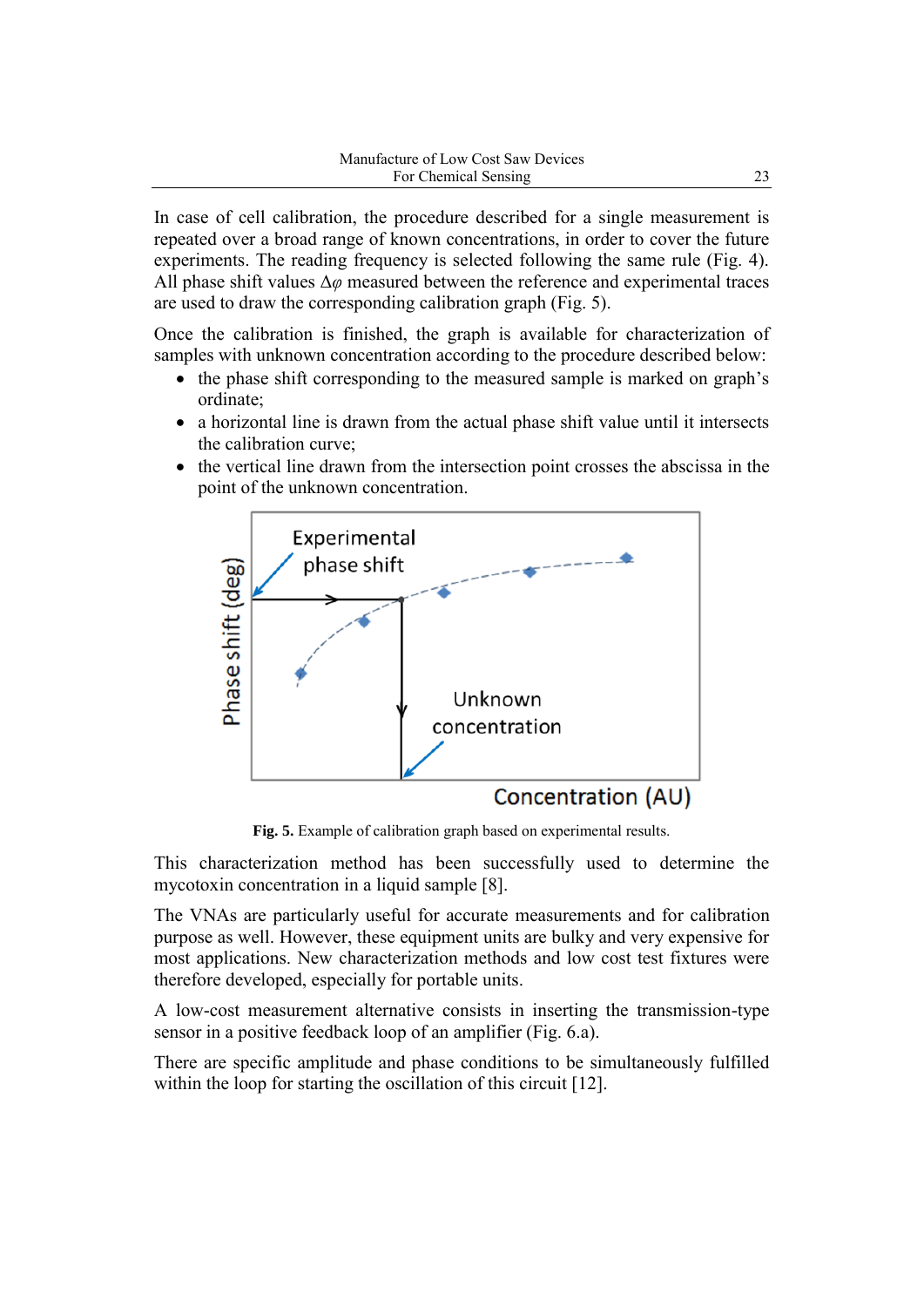Therefore, the operation frequency is a function of the transmission parameters within the acoustic wave path, that are dependent on actual interactions between the measured sample and the sensing area of the test cell provided with a SAW sensor [13].



**Fig. 6.** Block diagram with single oscillator incorporating the SAW sensor measurement cell (**a**), and differential, dual oscillator structure (**b**).

The measurement cells are sensitive to certain environmental conditions not properly controlled during long periods of time, e.g. temperature and pressure, or directly related to the analyte.

The differential systems (Fig. 6.b) can be therefore used for compensating these "external" effects, with one cell for reference, and the other one for sensing:

- the reference sensor provides a signal which is exclusively influenced by the environmental conditions, since its sensing area is not in contact with the analyte,
- the response of the second sensor to environmental factors is similar to that of the reference sensor and, furthermore, is influenced by the concentration of the specific analyte under test.

Since the sensors are identical, they have similar behavior in the presence of the external disturbing factors; hence the frequency of the output signal becomes proportional only to the analyte's concentration.

$$
f_{out} = \left| f_2 - f_1 \right|
$$

This setup can be used successfully to give a comparison of specific and non-specific responses, as well as to eliminate the external (environmental) effects, not directly related to the specimen under test, e.g. temperature, humidity, pressure.

Also, the differential method provides low cost measurements of gaseous and liquid analytes, because the VNA in no more required.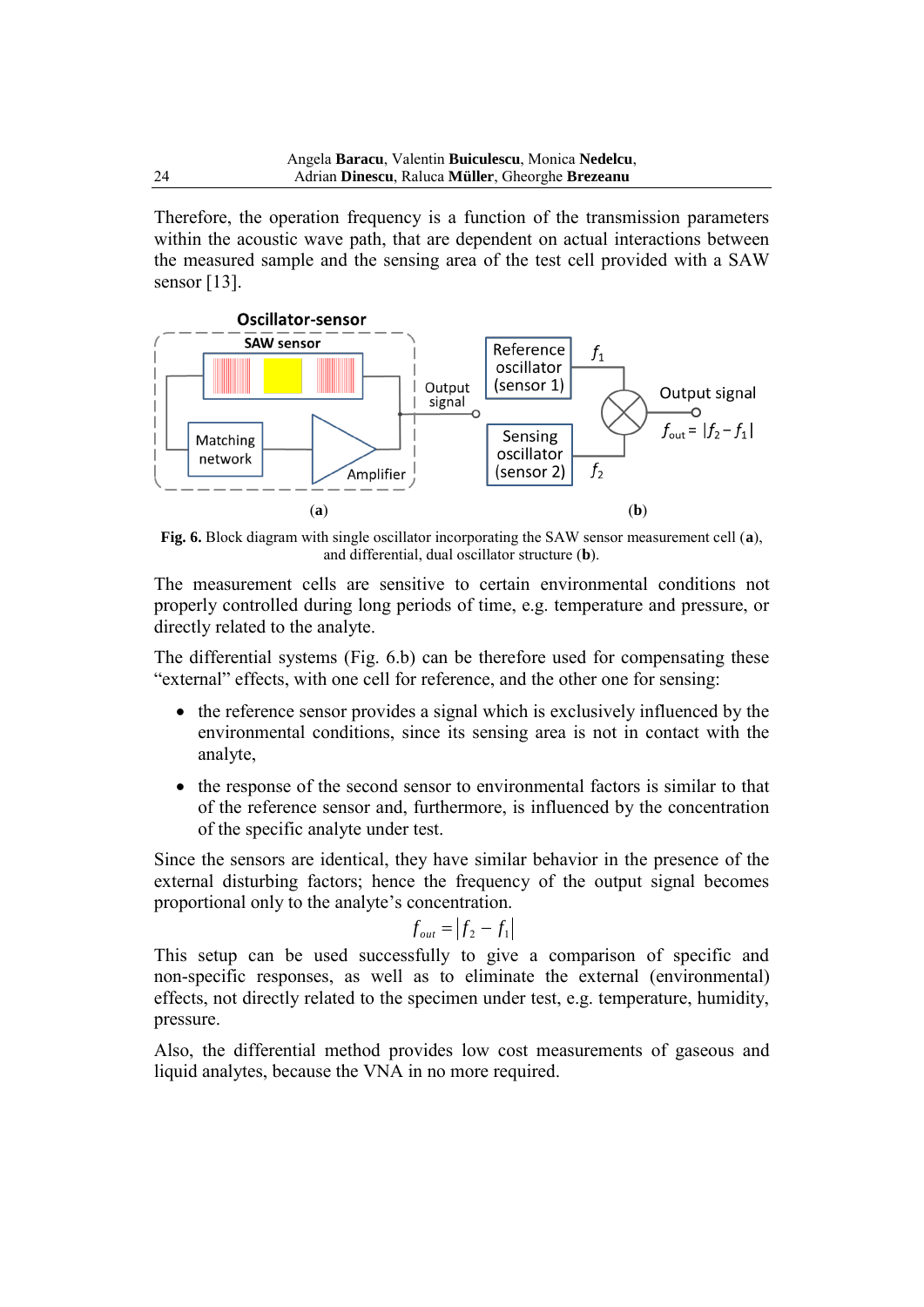#### **4. Conclusions and Future Prospects**

As stated in this paper, throughout the fabrication stage of the surface acoustic wave (SAW) devices, optimal technological solutions for  $36^{\circ}$ YX LiTaO<sub>3</sub> substrate processing have been done.

These solutions are meant to value over the excellent piezoelectric properties of the substrate, but in the same time to avoid the undesired accompanying pyroelectric effect. The detecting area of the sensor was fabricated from a gold film, thus comprising a good immobilization of antibodies, while the silicon dioxide has ensured the trapping of the surface acoustic waves on the surface of the piezoelectric substrate.

A functional testing of the SAW sensor was done and it was established how the phase shift of the sensor transfer function is depending on mycotoxin solution concentration [8].

The design of a differential measurement system is considered for future, accurate measurements. Two identical delay line devices, one for sensing and the other one as reference, are required for the best performance.

This setup can be used successfully to give a comparison of specific and nonspecific responses, as well as to eliminate the undesirable environmental effects (temperature or humidity variations).

In the future work, it will be attempted to improve the sensitivity of the SH-SAW chemical sensor by replacing the  $SiO<sub>2</sub>$  guiding layer with zinc oxide [9].

With respect to the packaging part of the devices, the cell used to adapt the sensor to the liquid medium could be replaced by microfluidic channels, designed and fabricated on the same chip with the sensor.

The structural material of the microfluidic channels could be the SU8 polymer, material that requires low processing temperatures.